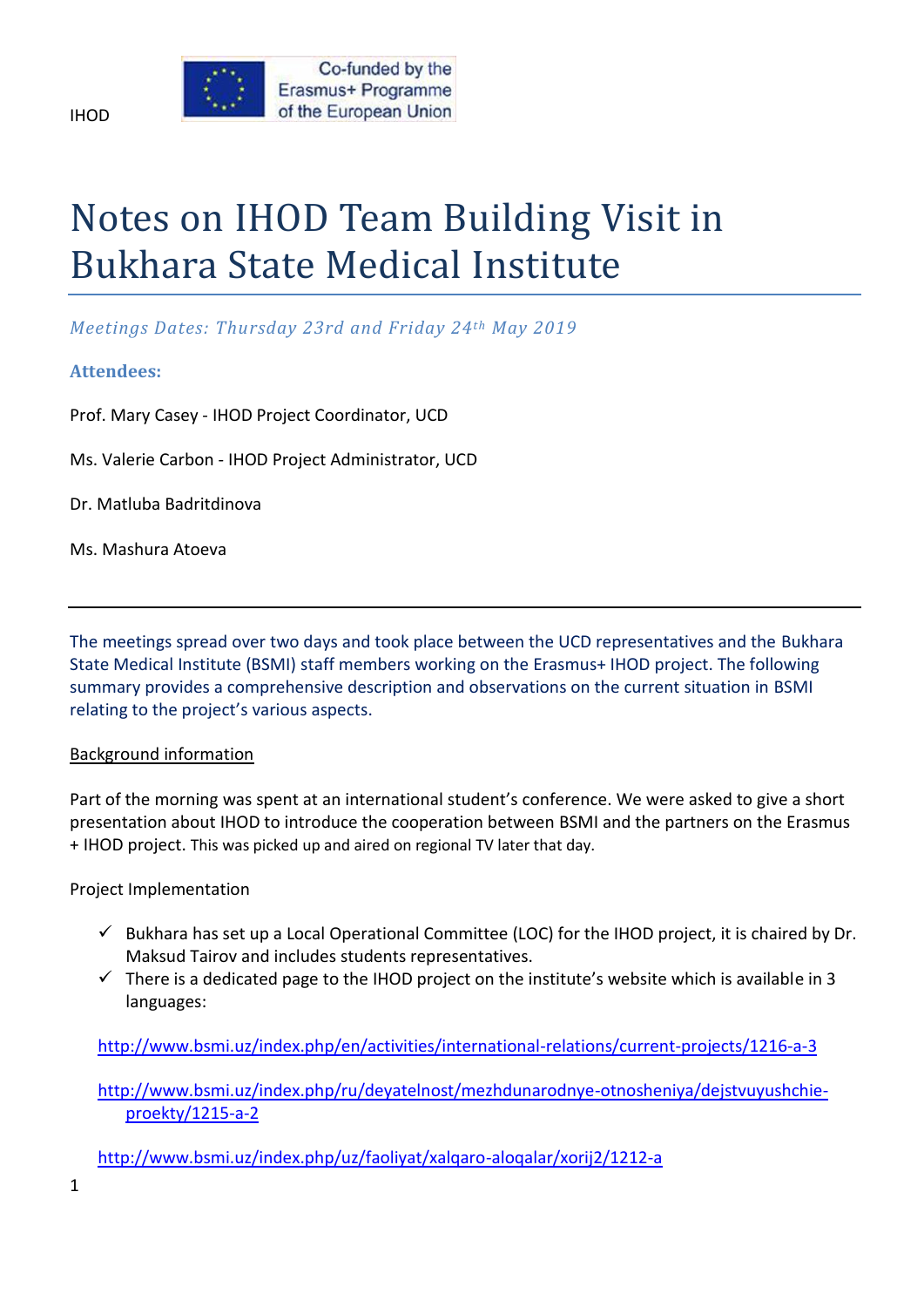

- BSMI plans is to publish the news related with the project's activities on the institute website and on social media networks like Facebook:<https://www.facebook.com/BuxMI/>
- $\checkmark$  The funds have been received to pay for staff costs. The equipment was discussed with the IHOD project manager and agreed on.

## Curriculum Development

- $\checkmark$  The staffs involved in the project are developing skills on information collection and comparative analysis.
- $\checkmark$  There doesn't seem to be awareness around curriculum development models but the upcoming Train the Trainer visit facilitated by UCD will be cover this topic thoroughly.
- $\checkmark$  BSMI local modules have specified Learning Outcomes and are based on standardised module templates. There are procedures in place for accreditation locally.
- $\checkmark$  Masters (Masters Students are not called students) are involved in the local curriculum development process.
- $\checkmark$  The participants to the project's teaching and learning activities are identified trying to the best possible a gender equality at 50/50. The average age group is 30-40 years old. They have more than 5 years' experience in teaching and are part of the Department of Internal Diseases and Endocrinology or the International Department or have a teaching chair in Public Health.
- $\checkmark$  The chosen IHOD modules will be implemented and taught in Master's degree programme and used for third course bachelor's degree programmes.

## Impact at Individual Level

- $\checkmark$  IHOD contributes to the career development of the local HEI staff by improving their competences through team work locally and globally, enhancing their knowledge in project management, enabling them to collaborate with partner universities to conduct scientific projects and by introducing new methods of teaching.
- $\checkmark$  The BSMI team is expecting IHOD to provide them with improved skills in terms of Communication, Management, Research and speaking the English language.
- $\checkmark$  The involvement of the HEI staff in international cooperation, activities and the acceptance of new teaching tools has brought the staff in BSMI an opportunity to "think outside the box", a template to create new modules and to take a greater sense of responsibility when approaching tasks.

# Impact at Institutional Level

- $\checkmark$  As Uzbekistan is preparing to implement a credit module system, the project serves as a very good preparation.
- $\checkmark$  The staff involved in the project is bringing back to the institution some new management and teaching methods.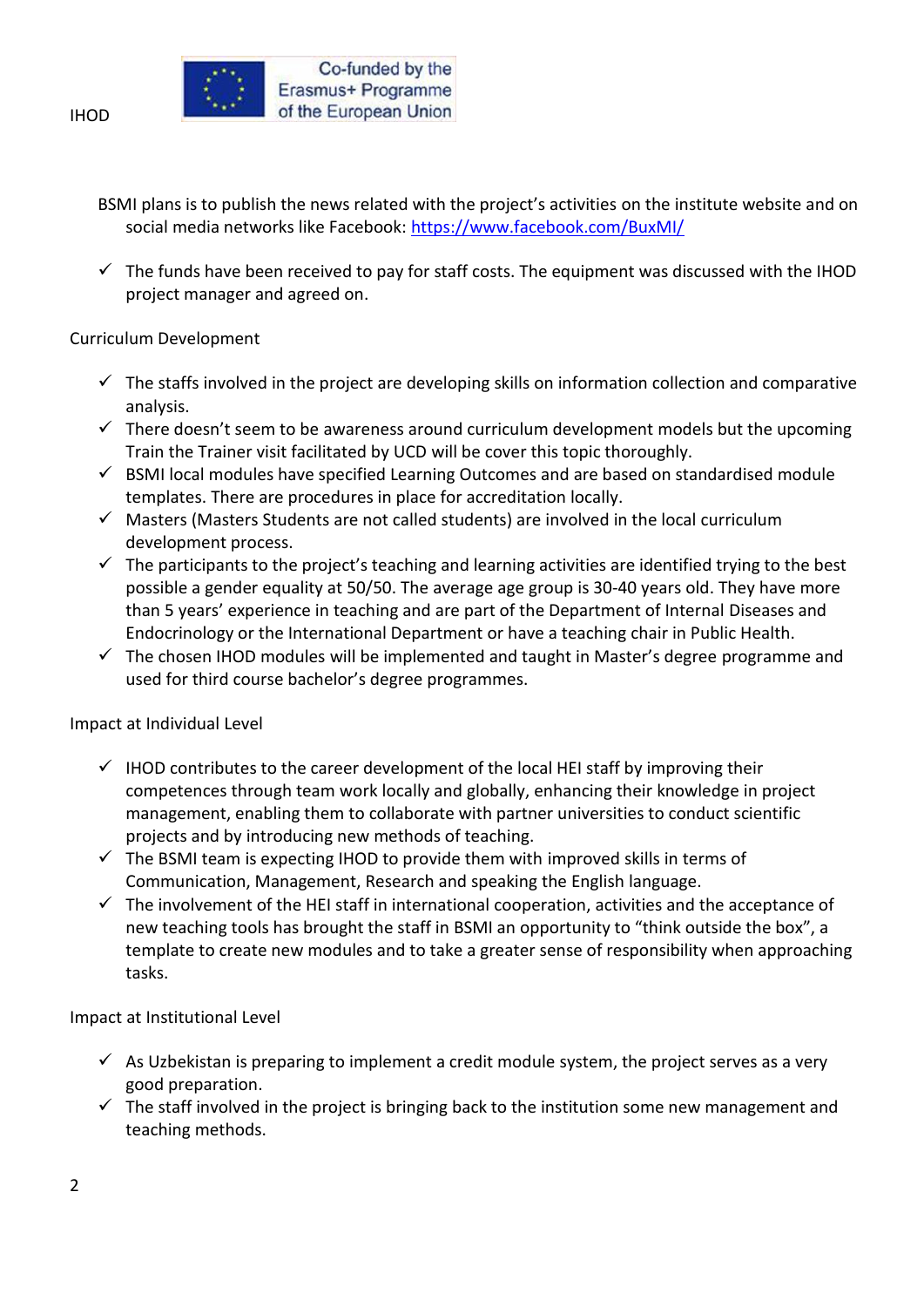

- $\checkmark$  The image of BSMI is improved by taking part in IHOD and the outlook of staff and students returning from study tours changes.
- $\checkmark$  Relations between BSMI and Tashkent Medical Academy (TMA) have been intensive throughout the project and close ties were made with the project's partners in Russia, Lithuania, Spain and Ireland. As a result, joint research activities have been undertaken and a book will be published in co-authorship with Kaunas University. Finally, outside the IHOD project, they also co-organise and attend joint conferences and seminars.
- $\checkmark$  At local level, IHOD enabled BSMI to gain some credits in the indicator system prepared by the centre of control of the quality of education. It increased the ranking of the institute among HEIs in Uzbekistan and subsequently the number of visits by foreign specialists. It also generated exposure on local TV when a snippet of the short presentation made by UCD representatives at the International Students Conference was aired.
- $\checkmark$  To improve the English speaking abilities of the staff and students on the project, special internal trainings were organised with the English Language Department of the institute.

## Impact on the HEI Sector

- $\checkmark$  The following 3 IHOD modules will be integrated with existing programmes in Public Health Master Degree programme but 10 modules are relevant:
	- 1. Health Informatics & Global Health
	- 2. Epidemiology & Chronic Disease
	- 3. Leadership & Management
- $\checkmark$  Accreditation is envisaged.
- $\checkmark$  The project us bringing about some change in the medical culture.

Impact on the Society as a Whole

- $\checkmark$  The project is expected to participate in increasing the life expectancy of the population and decreasing the government's expenses for healthcare.
- $\checkmark$  Already several spinoffs have emerged from the project, the collaboration on publishing a book, a local television appearance, and two double Masters with Moscow and Kazan universities.
- $\checkmark$  Stakeholders are showing some willingness in participating in similar projects as it gives them the opportunity to track current developments in the field. Furthermore, employers have a keen interest in students who trained based on new modules.
- $\checkmark$  The project will contribute towards life-long learning programmes and Continuous Professional Development programmes.

## Sustainability